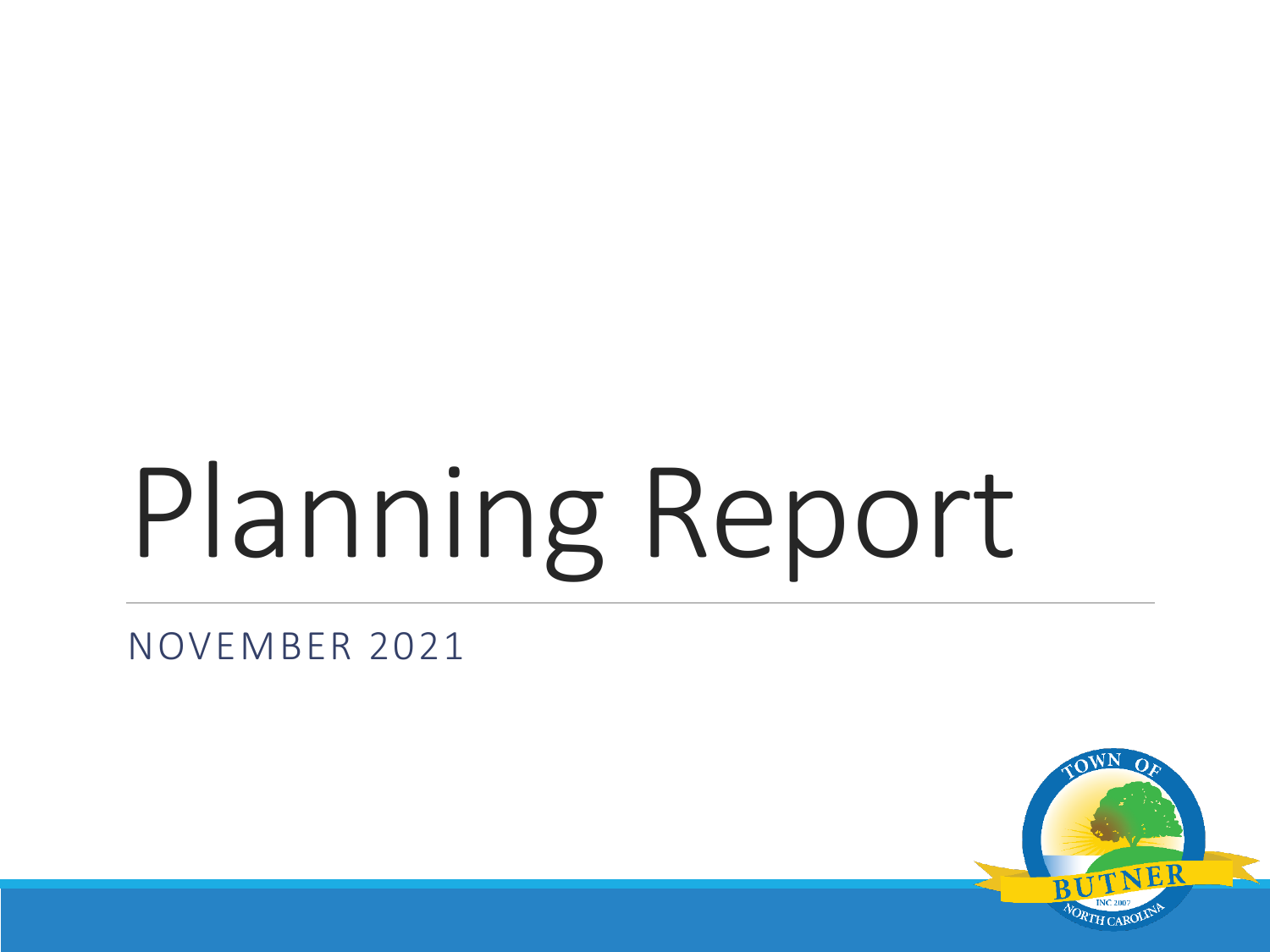### What's Going On

#### **Long-Range Planning Updates**

- The Town's long-range planning efforts are moving forward. The Future Land Use Map and Goals and Objective were adopted and the public engagement component of the Umstead Town Center Small Area Plan is underway.
- Schedule created for completing 2040 Plan and Phase 3 LDO changes:
- 9.9.21 Planning Board Recommend action on 2040 Future Land Use Map (FLUM) and Goals and Objectives
- 9.30.21 Planning Workshop for Town Council Review FLUM and Goals and Objectives in a workshop format to ensure TC is fully aware of the changes to the Town's long-range plan.
- 10.7.21 Town Council Action on FLUM and Goals. Vote on adoption
- 10.14.21 Planning Board review of LDO Phase 3 (East Butner and Lake Gateway LDO changes)
- $10.27.21$ 1<sup>st</sup> public participation event for Umstead Town Center Small Area Plan
- $11.10.21$ 2<sup>nd</sup> public participation event for Umstead Town Center Small Area Plan
- 11.22.21 Draft Umstead Town Center Vision and Goals and Objectives
- 12.20.21 Draft Umstead Request for Design and Qualifications
- 1.6.22 Town Council approval of Umstead RFQ
- 1.14.22 Planning Board review of LDO Phase 3

#### **MS4 and Stormwater**

- Staff is working on the Annual Reports for Falls Lake and for our NPDES MS4 permit
- Staff will attend the NCDEQ Annual Stormwater Conference on November 4

#### **Other**

- Staff attended Granville County Parks and Recreation Advisory Committee
- Staff has issued 5 permits since October 8, including 2 New Business Permits. Including Carolina Coops, and an operations center for medical transport The estimate construction value for these permitted projects is \$50,920.65.
- Planning Board meeting to be held in person November 10
- Board of Adjustment meeting was held on Thursday, October 28
- Campfire at Lake Holt event will take place Saturday, November 6 at 6:00PM
- Staff is working with BCA to organize Christmas events
- Staff has scheduled Saturday, November 20 to plant azaleas. Rain date is December 4.
- Staff is working with the RPO to select a consultant to study the alternative East Coast Greenway routes between Butner and Oxford
- Staff attended the 2021 North Carolina Planning Conference October 6 8

#### **Development Project Updates**

◦ The following pages include ongoing projects that have not received final zoning inspection.

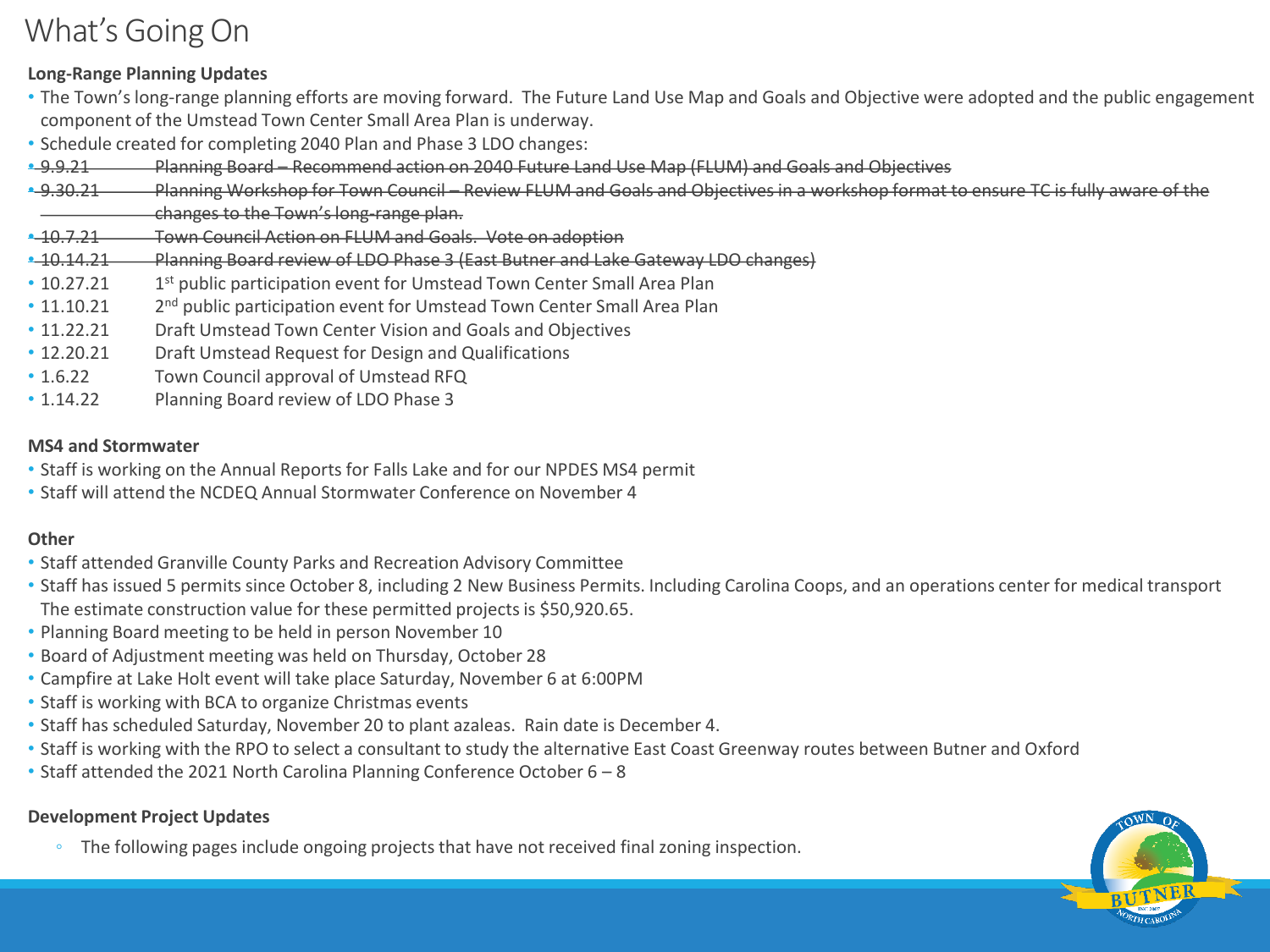## **Tractor** Supply (Updated October 2021)

- Permits issued and construction is well under way
- Project expected to open at the end of October
- Project passed final zoning inspection October 25





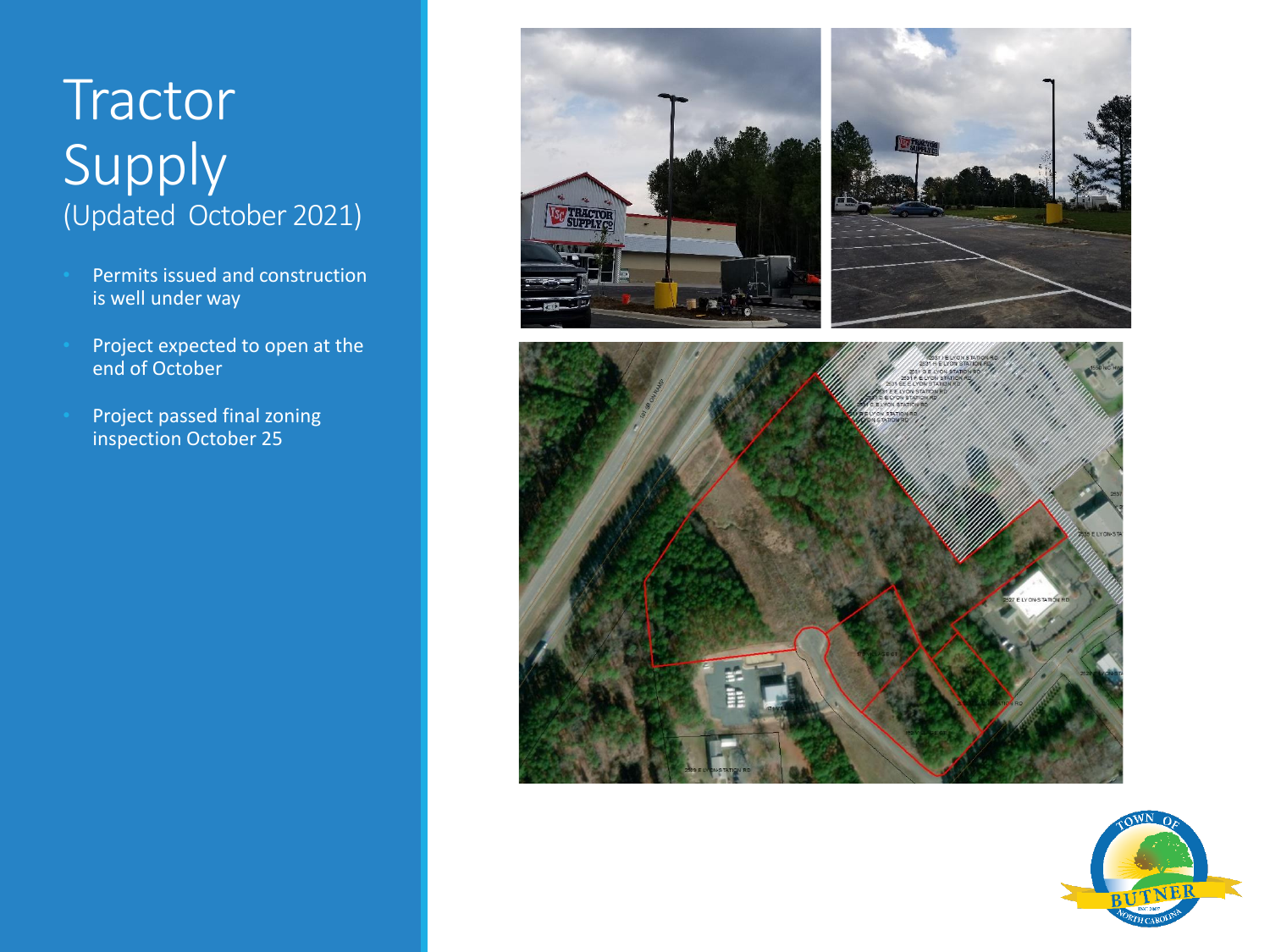## Creedmoor Fuel

- Project that began in 2017 and expired. In progress to being renewed
- Project proposed to be phased with phase one phase being the construction of building pad and driveway.
- Phase one cannot receive approval until zoning has been approved for the entire project.
- Staff met with engineer and sent plans back with comments
- Soil & Erosion Control, Fire Marshall, Approval, & DOT Access permit have expired and need renewal.
- Stormwater deposit required prior to further review



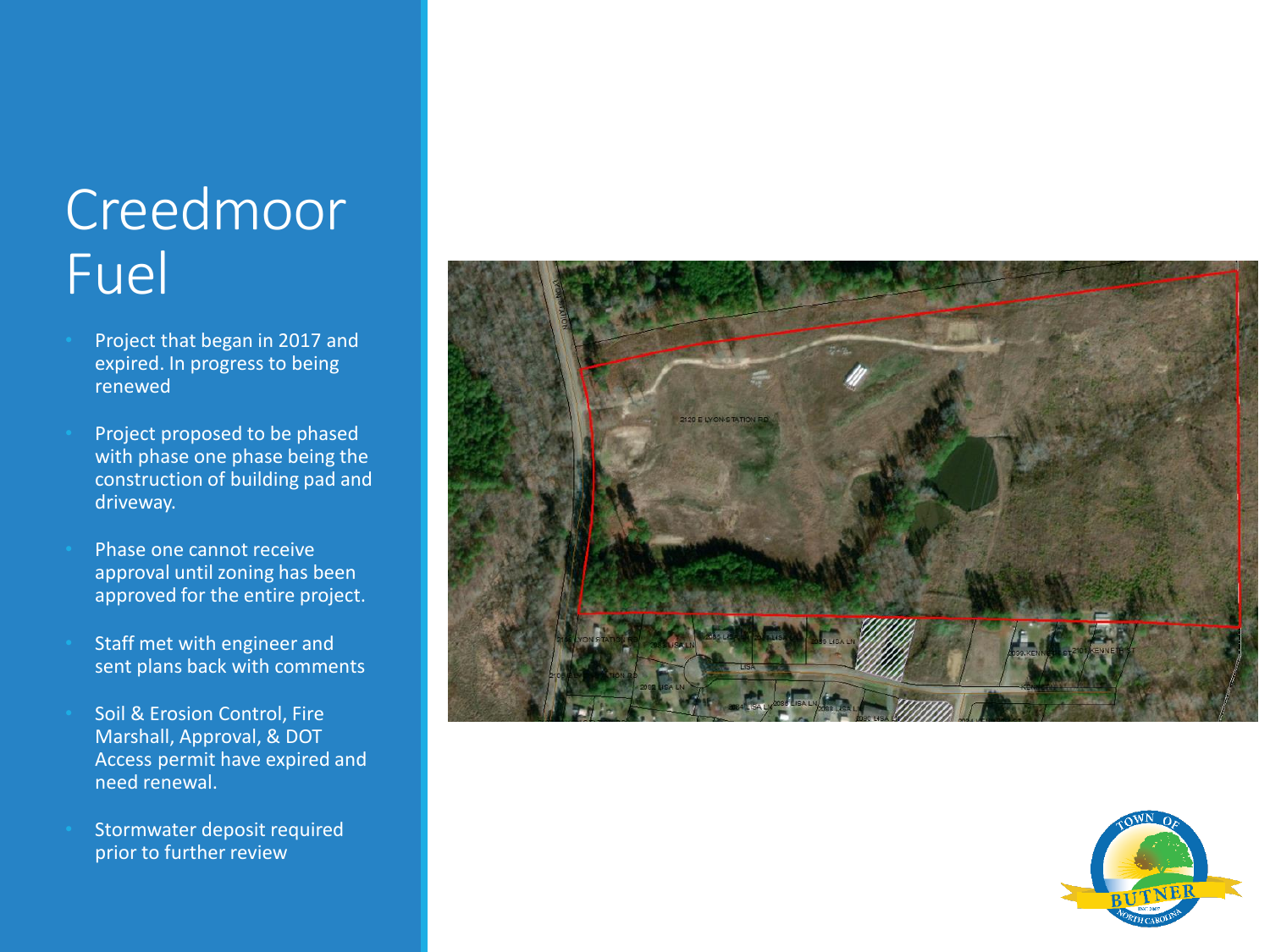Altec Chasis Storage **Expansion** Phase 2 & 3 (Updated August 2021)

• Final permits issued. Construction may begin

• Will require final zoning inspection once project has been constructed prior to c/o.